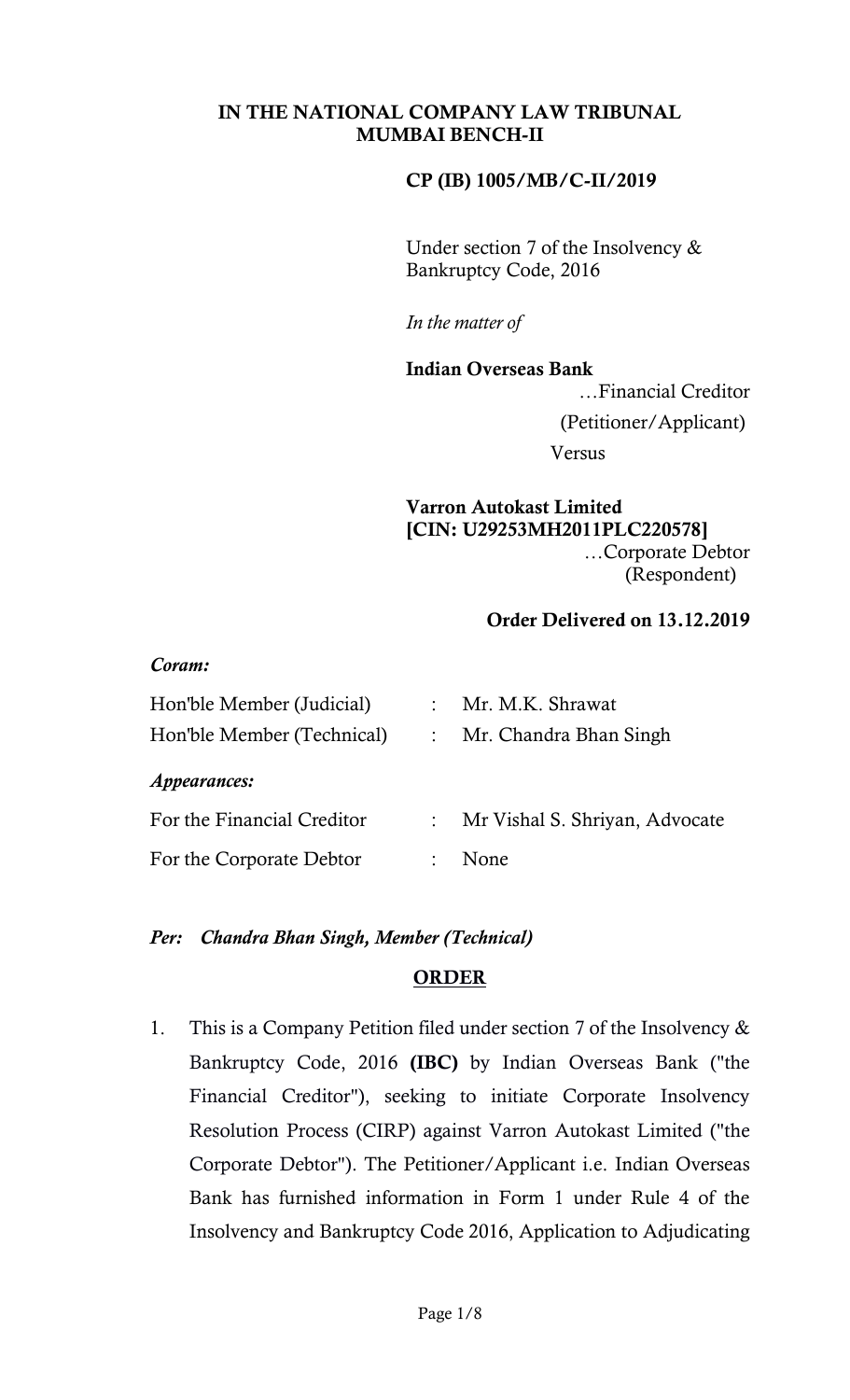CP (IB) 1005/MB/C-II/2019

Authority Rules 2016, in the capacity of Financial Creditor on 11.03.2019.

- 2. In the requisite Form, Under the Head Particulars of Financial Debt the total Debt granted is stated to be a sum of Rs.220,55,77,846.00 (Rupees two hundred twenty crore fifty-five lakh seventy-seven thousand and eight hundred and forty-six only) as principal as on 28.02.2019 along with concessionary Rate of interest @ 12.80%. The date of default is stated to be 31.07.2016. The date on which the Financial Creditor classified the Account as NPA is 30.09.2019.
- 3. The Corporate Debtor is a Private company limited by shares and incorporated on 05.08.2011 under the Companies Act, 1956, with the Registrar of Companies, Maharashtra, Mumbai. Its Corporate Identity Number (CIN) is U29253MH2011PLC220578. Its registered office is at Khasra No. 174, 176/1, 185, 186/2, 191, 196, 201/2 & 201/5 at Chimnazari, Chandrapur road, Taluka Nagpur (rural), Chimnazari, Nagpur - 441108. Therefore, this Bench has jurisdiction to deal with this petition.

# 4. Submission made by the Financial Creditor: -

4.1 The Financial Creditor had on 17.11.2014 sanctioned Term loan facility of Rs.155 crores and disbursed it on 16.01.2015. The Financial Creditor also allowed an Over Draft in current account of Rs.14,46,925.00, which was disbursed on 06.04.2018 to the Corporate Debtor. Therefore, on the date of default i.e. on 31.07.2016 the total amount in default was Rs. 220,55,77,846/-. Security for same was given as Land, Residential Flat located in Pune, Corporate office premises located in Pune and also pledged 51% of shareholding in the debtor Company. The Financial Creditor/Applicant in its written submission have given details of security given by the Corporate Debtor in this instant case.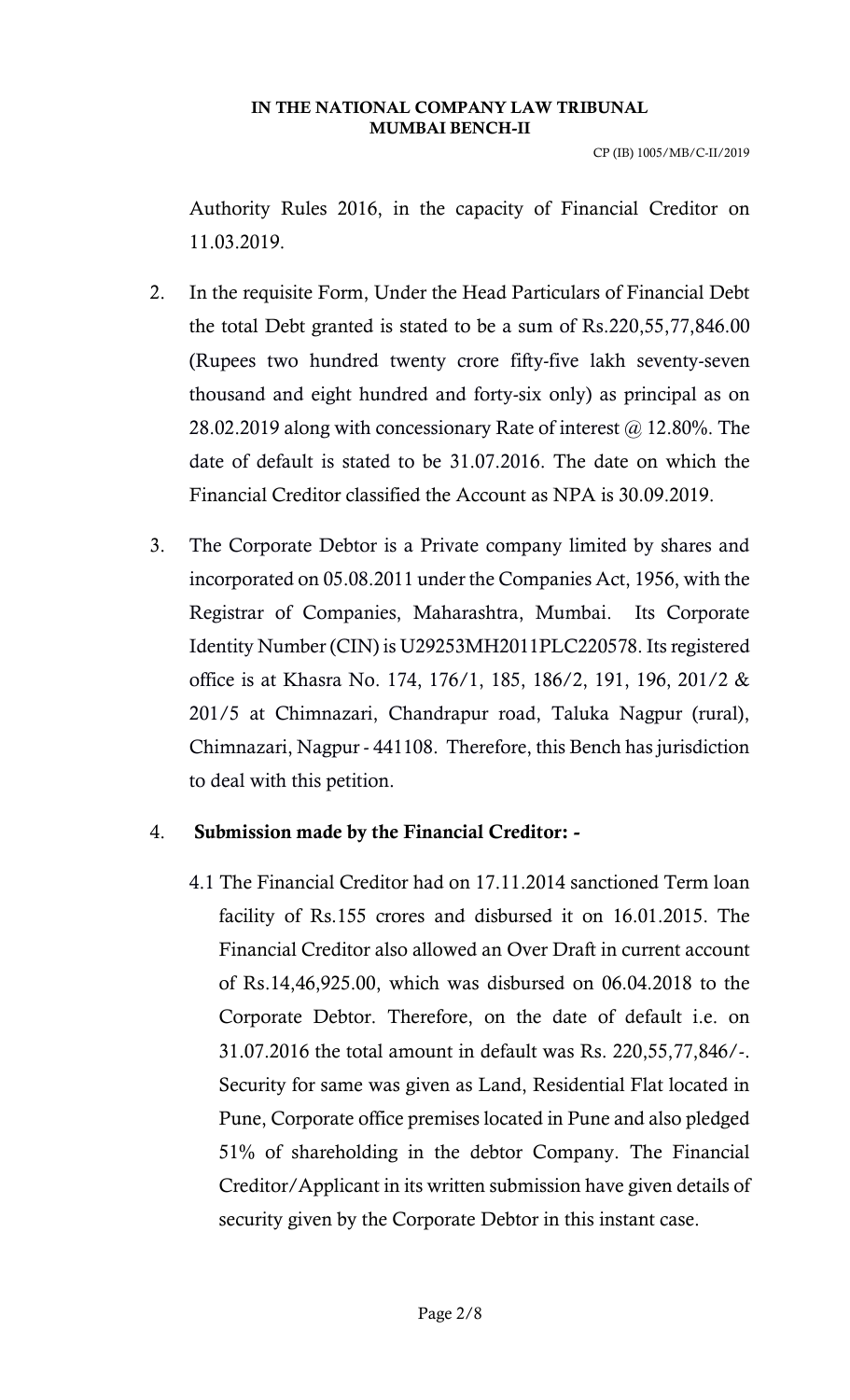CP (IB) 1005/MB/C-II/2019

- 4.2 The Applicant has also presented a copy of the sanction letter has in its written submission. The Sanction letter provides for Interest rate of 12.80%. The Total Debt due and payable to the Financial Creditor as reflected in the sanction letter is Rs.220,55,77,846.00 (Rupees two hundred twenty crore fifty-five lakh seventy-seven thousand and eight hundred and forty-six only).
- 4.3 The Applicant has also in its Petition enclosed a copy of the "Recall and Demand" Notice to the Respondent dated 30.06.2018 addressed for making payment of outstanding dues. Again on 08.07.2018 another Demand Notice was sent by the Learned Counsel of the Applicant to the Corporate Debtor. Copy of the service of these notices has been attached to the Petition.
- 4.4 The Applicant in furtherance of his case has enclosed copies of CIBIL Report of the Corporate Debtor which clearly testifies to the "Debt" and also "Default" on the part of the Corporate Debtor exists in the books of the Applicant for the Loan extended as well as the overdraft.
- 5. The copy of the Petition was served on the Corporate Debtor vide letter dated 11.03.2019. Necessary Proof of service in this regard have been placed on record by the Petitioner.

# 6. Submission by the Respondent/Corporate Debtor :-

The Petition was filed on 11.03.2019. This case has come up for hearing on 08.05.2019, 24.06.2019, 30.07.2019 and lastly on 21.08.2019. However, no reply has been filed by the Corporate Debtor.

# Findings: -

7. This Bench heard the arguments of the Financial Creditor and perused the records.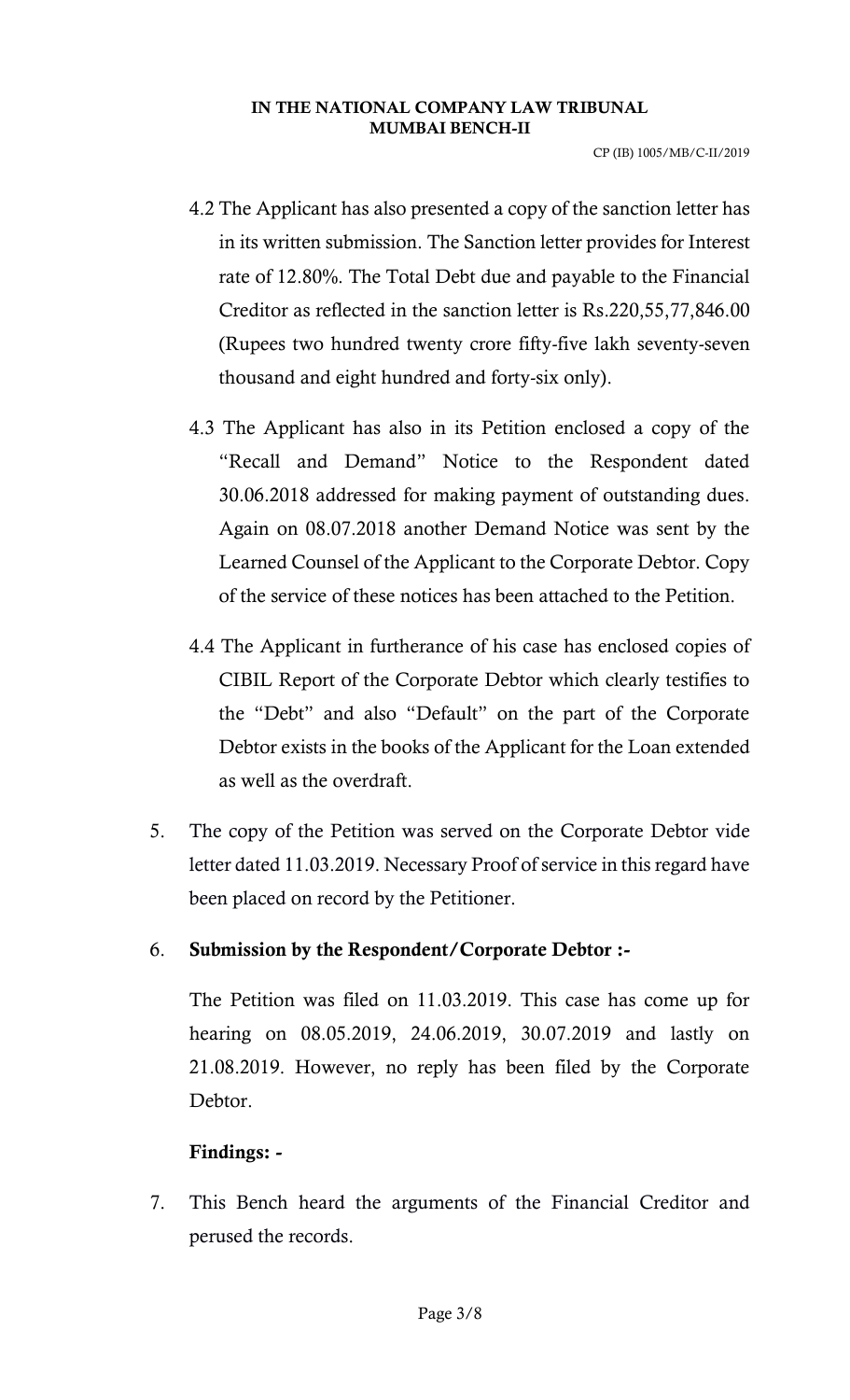8. On the last date of hearing i.e. on 21.08.2019, this Bench observed that

*"1. The Learned Representative for Petitioner is Present.*

*2. When called none appeared for the Respondent/debtor.* 

*3. Sufficient opportunities are granted in the past and adjournment was also granted which is recorded from the side of the respondent to file Reply.* 

*4. However Learned Counsel of the Petitioner inform that no Reply has been served till date.* 

*5. Considering the non-compliance and non-appearance this is a fit case to proceed exparte qua the Respondent. Heard. Discussed the matter with the Learned Counsel of the Petitioner. RFO."* 

Therefore, this Petition was heard exparte qua the Respondent.

- 9. The Corporate Debtor made repayment of the two amounts one of Rs.1.23 Crore thereafter of Rs.1.15 Crore was made to the Financial Creditor on 11.06.2019. This is evident from the Order Sheet of this Bench dated 30.07.2019. However, this Bench on 30.07.2019 had observed that "the Respondent cannot take excuse of noncompliance of undertaking as the OTS settlement by making payment in small tranches and thereafter differing payment", After this the matter was finally heard on 21.08.2019, when no one appeared from the side of the Respondent.
- 10. It is established that on the date of default the total debt due was Rs.220,55,77,846. During hearing of this Petition in the month of June 2019 a part amount of Rs. 2.28 crore was paid by the Respondent as per some mutual settlement. However, this settlement process was subsequently abandoned by the Respondent.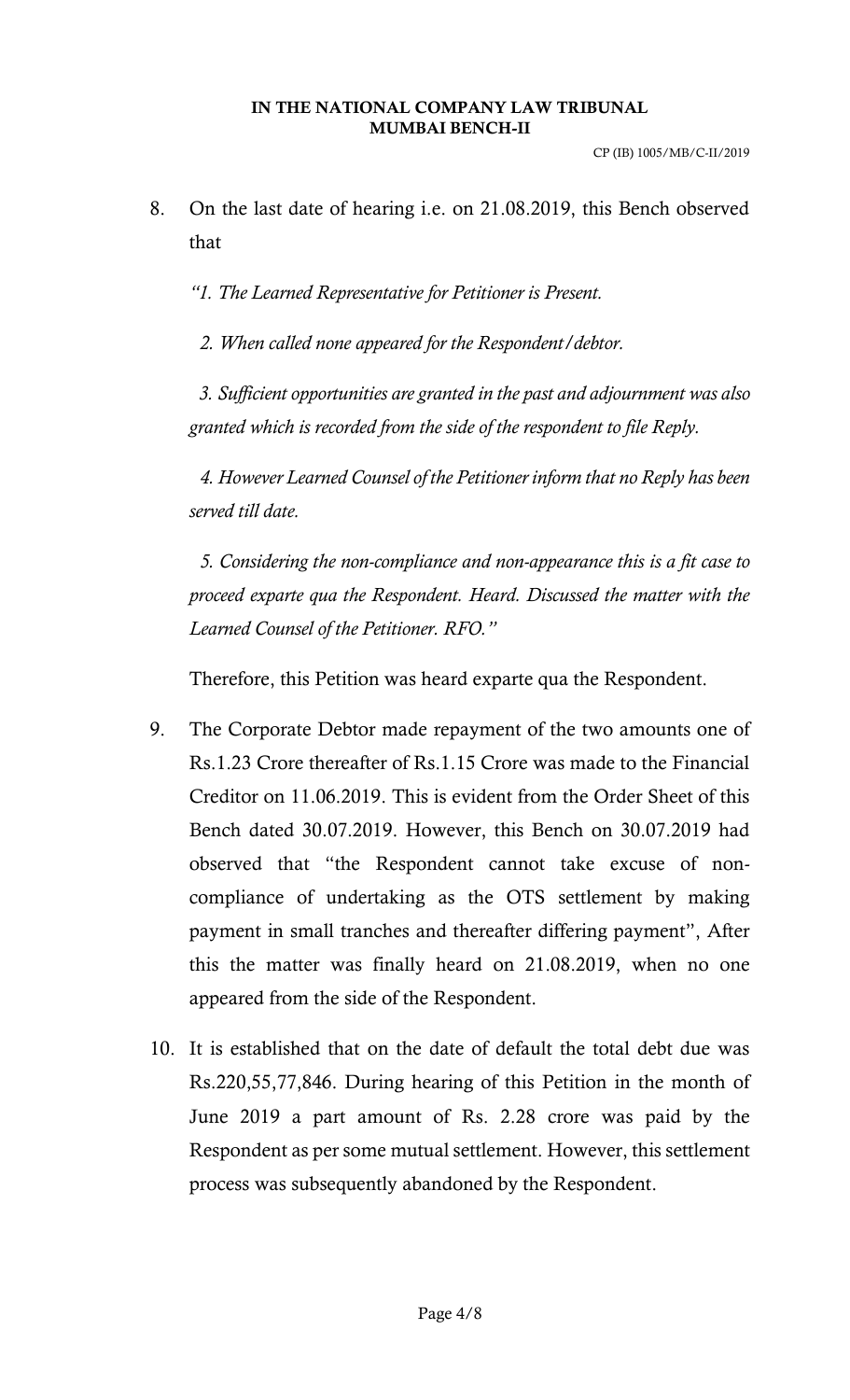CP (IB) 1005/MB/C-II/2019

- 11. On going through the facts and submissions of the petitioner and upon considering the same, the Financial Creditor has established beyond doubt that the loan was duly sanctioned and duly disbursed to the Corporate Debtor and that there has been default in payment of the Debt by the Corporate Debtor.
- 12. The Financial Creditor has proposed the name of Mr Avil Menezes, Registration No.IBBI/IPA-001/IP-P00017/2016-2017/10041, as the Interim Resolution Professional of the Corporate Debtor. He has filed his written communication in Form 2 as required under rule 9(1) of the Insolvency & Bankruptcy (Application to Adjudicating Authority) Rules, 2016 along with a copy of his Certificate of Registration.
- 13. The application made by the Financial Creditor is complete in all respects as required by law. It clearly shows that the Corporate Debtor is in default of a debt due and payable, and the default is in excess of minimum amount of one lakh rupees stipulated under section 4(1) of the IBC. Therefore, the default stands established and there is no reason to deny the admission of the Petition. In view of this, this Adjudicating Authority admits this Petition and orders initiation of CIRP against the Corporate Debtor.
- 14. The petition bearing CP(IB)- 1005/MB/C-II/2019 filed by Indian Overseas Bank, the Financial Creditor, under section 7 of the IBC read with rule 4(1) of the Insolvency & Bankruptcy (Application to Adjudicating Authority) Rules, 2016 for initiating Corporate Insolvency Resolution Process (CIRP) against Varron Autokast Limited [CIN: U29253MH2011PLC220578], the Corporate Debtor, is admitted.
- 15. There shall be a moratorium under section 14 of the IBC, in regard to the following: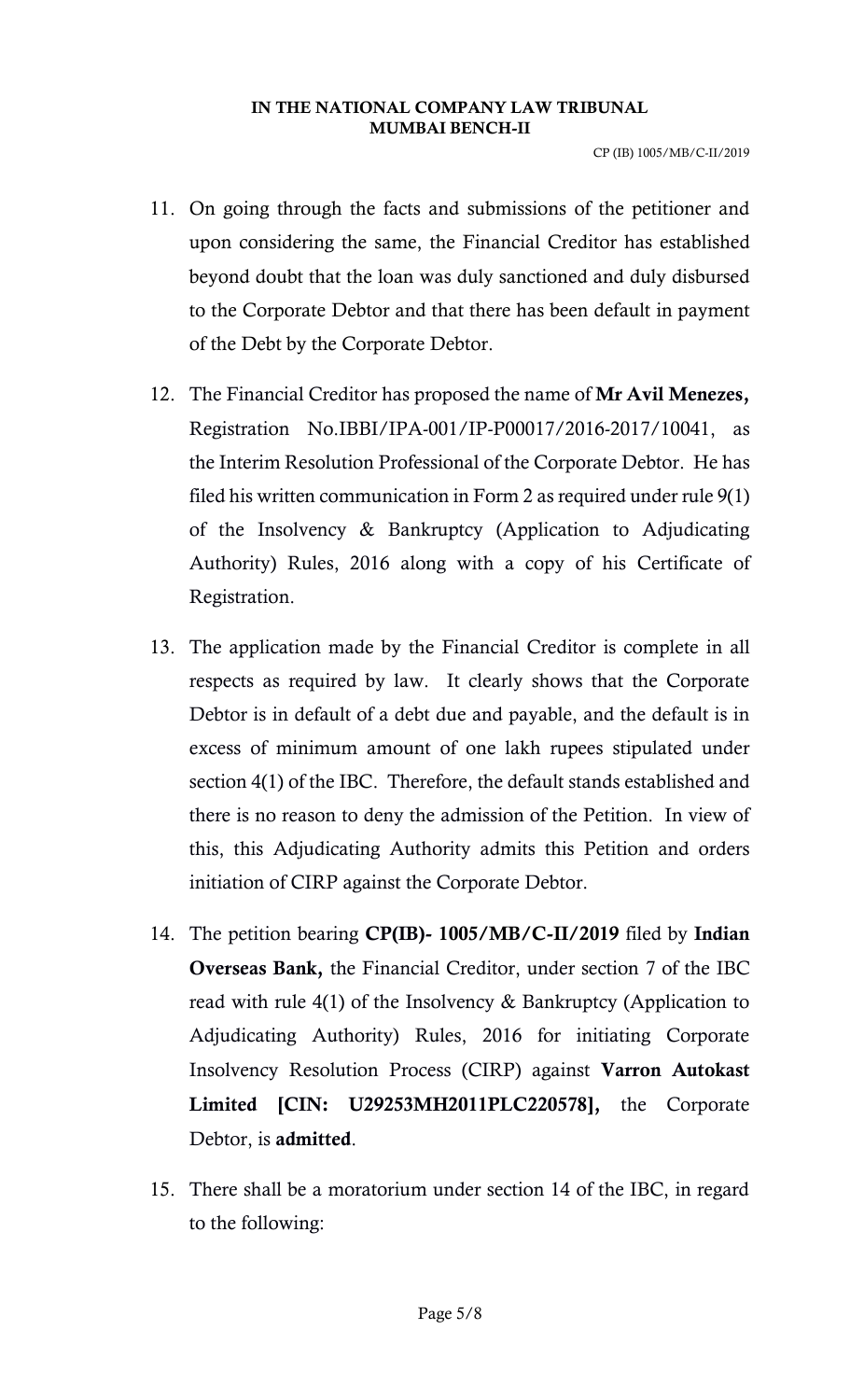CP (IB) 1005/MB/C-II/2019

- i. The institution of suits or continuation of pending suits or proceedings against the Corporate Debtor including execution of any judgment, decree or order in any court of law, tribunal, arbitration panel or other authority;
- ii. Transferring, encumbering, alienating or disposing of by the Corporate Debtor any of its assets or any legal right or beneficial interest therein;
- iii. Any action to foreclose, recover or enforce any security interest created by the Corporate Debtor in respect of its property including any action under the Securitisation and Reconstruction of Financial Assets and Enforcement of Security Interest (SARFAESI) Act, 2002;
- iv. The recovery of any property by an owner or lessor where such property is occupied by or in possession of the Corporate Debtor.
- 16. Notwithstanding the above, during the period of moratorium:
	- i. The supply of essential goods or services to the corporate debtor, if continuing, shall not be terminated or suspended or interrupted during the moratorium period;
	- ii. That the provisions of sub-section (1) of section 14 of the IBC shall not apply to such transactions as may be notified by the Central Government in consultation with any sectoral regulator;
- 17. The moratorium shall have effect from the date of this order till the completion of the CIRP or until this Adjudicating Authority approves the resolution plan under sub-section (1) of section 31 of the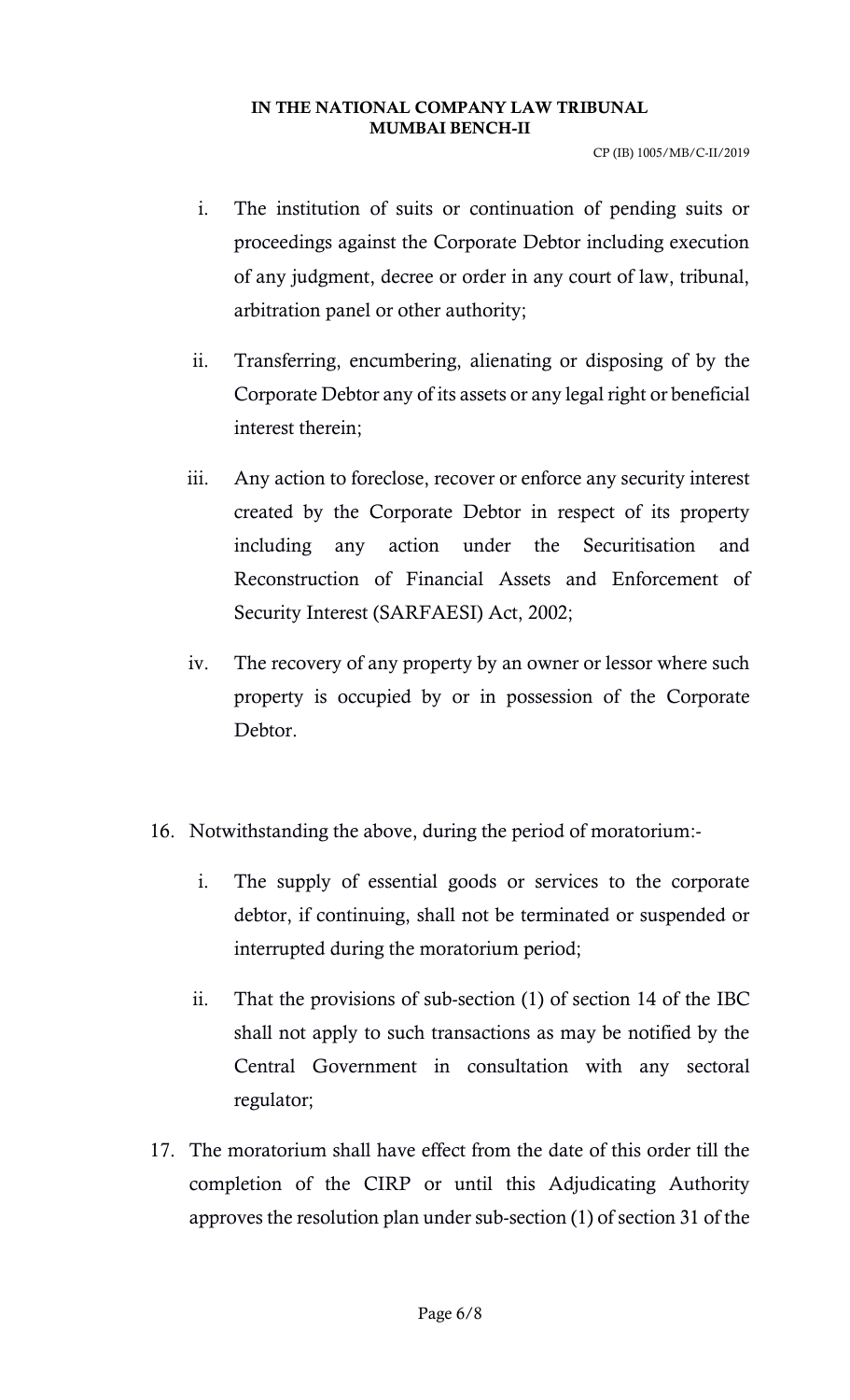CP (IB) 1005/MB/C-II/2019

IBC or passes an order for liquidation of Corporate Debtor under section 33 of the IBC, as the case may be.

- 18. Public announcement of the CIRP shall be made immediately as specified under section 13 of the IBC read with regulation 6 of the Insolvency & Bankruptcy Board of India (Insolvency Resolution Process for Corporate Persons) Regulations, 2016.
- 19. Mr Avil Menezes, Registration No. IBBI/IPA-001/IP-P00017/2016-2017/10041, having address at 403, Crescent Business Park, Sakinaka Telephone Exchange Lane, Sakinaka, Andheri (East), Mumbai – 400072, is hereby appointed as Interim Resolution Professional (IRP) of the Corporate Debtor to carry out the functions as per the IBC. The fee payable to IRP or, as the case may be, the RP shall be compliant with such Regulations, Circulars and Directions issued/as may be issued by the Insolvency & Bankruptcy Board of India (IBBI). The IRP shall carry out his functions as contemplated by sections 15, 17, 18, 19, 20 and 21 of the IBC.
- 20. During the CIRP Period, the management of the Corporate Debtor shall vest in the IRP or, as the case may be, the RP in terms of section 17 of the IBC. The officers and managers of the Corporate Debtor shall provide all documents in their possession and furnish every information in their knowledge to the IRP within a period of one week from the date of receipt of this Order, in default of which coercive steps will follow.
- 21. The Financial Creditor shall deposit a sum of Rs.1,00,000/- (Rupees one lakh only) with the IRP to meet the expenses arising out of issuing public notice and inviting claims. These expenses are subject to approval by the Committee of Creditors (CoC).
- 22. The Registry is directed to communicate this Order to the Financial Creditor, the Corporate Debtor and the IRP by Speed Post and email